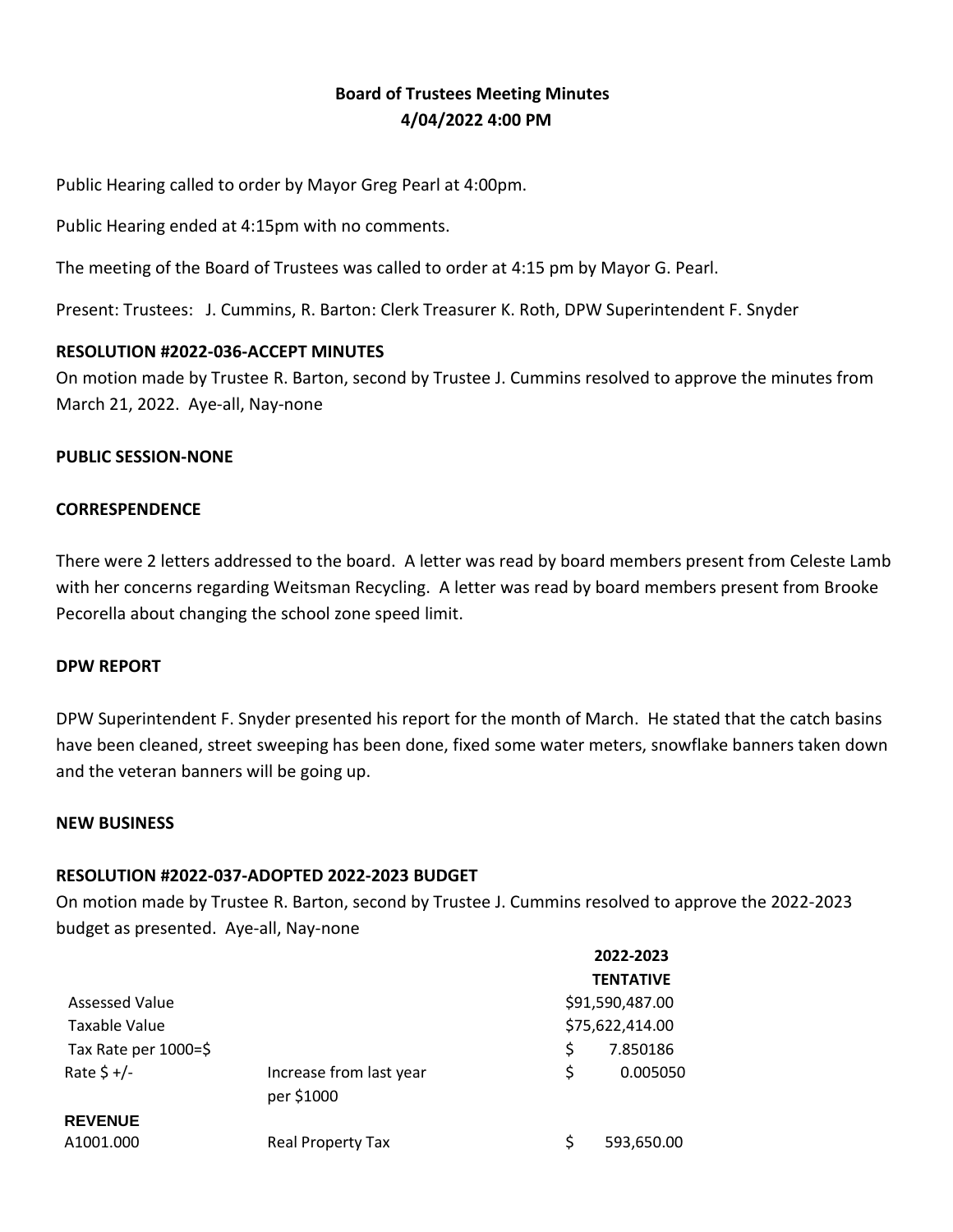| A1090.000            | Int/Penalty-Prop Tax              | \$<br>4,000.00     |
|----------------------|-----------------------------------|--------------------|
| A1120.000            | <b>County Sales Tax</b>           | \$<br>247,000.00   |
| A1130.000            | <b>Utilities Tax</b>              | \$<br>18,000.00    |
| A1170.000            | Franchises                        | \$<br>19,000.00    |
| A1190.000            | Int/Penalty-non prop tax          | \$<br>50.00        |
| A1230.000            | <b>Treasurer Fees</b>             | \$<br>50.00        |
| A1255.000            | <b>Clerk Fees</b>                 | \$<br>10,000.00    |
| A1289.000            | Other Govt Income                 | \$<br>1,200.00     |
| A1560.000            | Safety Inspection                 | \$<br>4,500.00     |
| A1589.000            | <b>Public Safety Income</b>       |                    |
| A1603.000            | Reg of Vital Stats                | \$<br>50.00        |
| A2089.000            | Oth Gen Govt Dept Income          |                    |
| A2110.000            | <b>Zoning Fees</b>                | \$<br>1,200.00     |
| A2130.000            | Refuse/Garbage charges            | \$<br>50,000.00    |
| A2189.000            | Sidewalks                         |                    |
| A2260.000            | <b>Police Services</b>            | \$<br>14,000.00    |
| A2401.000            | <b>Interest Earnings</b>          | \$<br>50.00        |
| A2530.000            | Games of Chance                   | \$<br>50.00        |
| A2555.000            | <b>Building Permits</b>           | \$<br>2,500.00     |
| A2610.000            | Fines/Forfeitures                 | \$<br>53,500.00    |
| A2665.000            | Sales of Equipment                |                    |
| A2680.000            | <b>Insurance Recovery</b>         |                    |
| A2770.000            | <b>Miscellaneous Revenues</b>     | \$<br>5,500.00     |
| A3001.000            | State Aid per Capita              | \$<br>10,000.00    |
| A3005.000            | Mortgage Tax                      | \$<br>9,500.00     |
| A3089.000            | Other Govt Aid                    |                    |
| A3501.000            | Consolidated Highway Aid          | \$<br>42,000.00    |
| A3820.000            | Youth Programs                    |                    |
|                      |                                   |                    |
| <b>TOTAL REVENUE</b> |                                   | \$<br>1,085,800.00 |
|                      |                                   |                    |
| <b>EXPENSES</b>      |                                   |                    |
| A1010.100            | <b>Bd of Trustees-Personnel</b>   | \$<br>11,700.00    |
| A1010.400            | <b>Bd of Trustees-Contractual</b> | \$<br>300.00       |
|                      |                                   |                    |
| A1110.100            | Justice-Personnel                 | \$<br>27,200.00    |
| A1110.400            | Justice-Contractual               | \$<br>3,500.00     |
| A1110.426            | Justice-Office Sup                | \$<br>500.00       |
| A1110.460            | Justice-Postage                   | \$<br>600.00       |
|                      |                                   |                    |
| A1210.100            | Mayor-Personnel                   | \$<br>6,100.00     |
| A1210.400            | Mayor-Contractual                 | \$<br>1,000.00     |
|                      |                                   |                    |
| A1325.100            | ClerkTreas-Personnel              | \$<br>22,500.00    |
| A1325.200            | ClerkTreas-Equipment              | \$<br>1,000.00     |
| A1325.400            |                                   | \$<br>5,000.00     |
|                      | ClerkTreas-Contractual            |                    |
| A1325.426            | ClerkTreas-Office                 | \$<br>2,000.00     |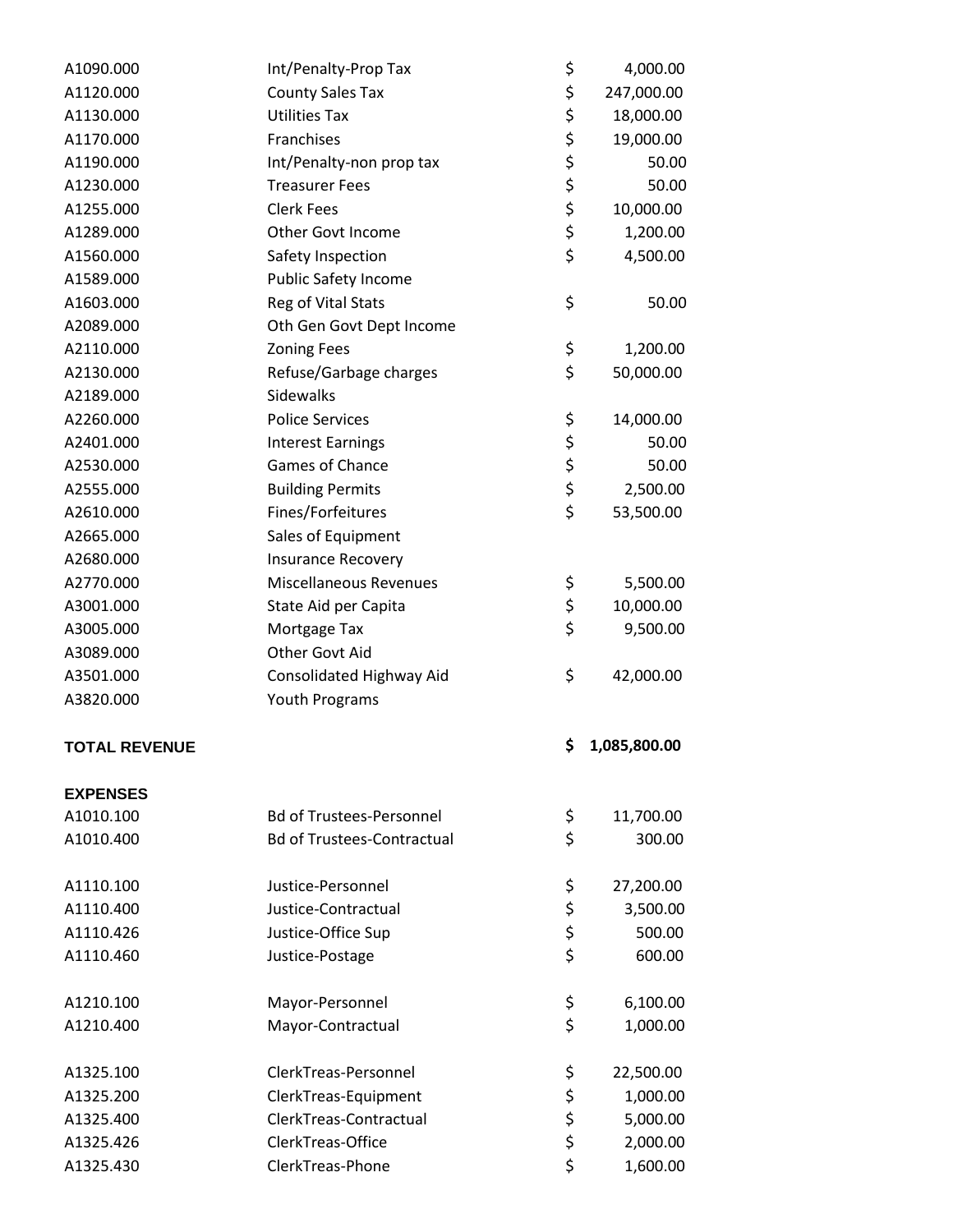| A1325.460 | ClerkTreas-Postage                | \$<br>2,400.00   |
|-----------|-----------------------------------|------------------|
| A1325.480 | ClerkTreas-Advertising            | \$<br>600.00     |
| A1325.490 | <b>Clerk Treas-Contracts</b>      | \$<br>10,000.00  |
| A1364.000 | Exp on Prop acq for Taxes         |                  |
| A1410.100 | DepClerk-Personnel                | \$<br>20,900.00  |
| A1420.100 | Law/Attorney-Personnel            |                  |
| A1420.400 | Law/Attorney-Contractual          | \$<br>3,500.00   |
| A1450.400 | Elections-Contractual             | \$<br>300.00     |
| A1620.100 | Bldg-Personnel                    | \$<br>5,600.00   |
| A1620.200 | Bldg-Equipment                    | \$<br>500.00     |
| A1620.400 | <b>Bldg-Contractual</b>           | \$<br>6,000.00   |
| A1620.410 | Bldg-Electric                     | \$<br>5,500.00   |
| A1620.420 | <b>Bldg-Heat</b>                  | \$<br>2,000.00   |
| A1620.427 | <b>Bldg-Maint/Supplies</b>        | \$<br>1,000.00   |
| A1910.400 | <b>Unallocated Insurance</b>      | \$<br>57,000.00  |
| A1920.400 | <b>Municipal Association Dues</b> | \$<br>1,900.00   |
| A1930.400 | Judgements & Claims               |                  |
| A1950.000 | Taxes & Assessments on Property   |                  |
|           |                                   |                  |
| sub-total |                                   | \$<br>200,200.00 |
| A3120.100 | Police-Personnel                  | \$<br>225,000.00 |
| A3120.200 | Police-Equipment                  | \$<br>25,000.00  |
| A3120.400 | Police-Contractual                | \$<br>8,700.00   |
| A3120.411 | Police-Motor Vehicle R&M          | \$<br>3,500.00   |
| A3120.412 | Gas & Oil                         | \$<br>10,000.00  |
| A3120.415 | Radio Repair                      | \$<br>1,200.00   |
| A3120.423 | Uniforms                          | \$<br>2,000.00   |
| A3120.424 | <b>Uniform Cleaning</b>           | \$<br>1,000.00   |
| A3120.425 | Ammo                              | \$<br>1,200.00   |
| A3120.426 | Police-Office Supplies            | \$<br>400.00     |
| A3120.428 | <b>Educational Supplies</b>       | \$<br>250.00     |
| A3120.430 | Telephone                         | \$<br>2,000.00   |
| A3120.490 | <b>Police Contracts</b>           | \$<br>1,200.00   |
| A9950.900 | Reserves                          | \$               |
| sub-total |                                   | \$<br>281,450.00 |
| A3620.100 | Bldg/Zoning-Personnel             | \$<br>14,400.00  |
| A3620.400 | Bldg/Zoning-Contractual           | \$<br>1,000.00   |
| sub-total |                                   | \$<br>15,400.00  |
| A5010.100 | <b>Streets-Admin Service</b>      | \$<br>40,000.00  |
| A5020.000 | Engineer                          |                  |
| A5110.100 | Streets-Personnel                 | \$<br>33,950.00  |
| A5110.200 | Sts-Equipment                     | \$<br>7,000.00   |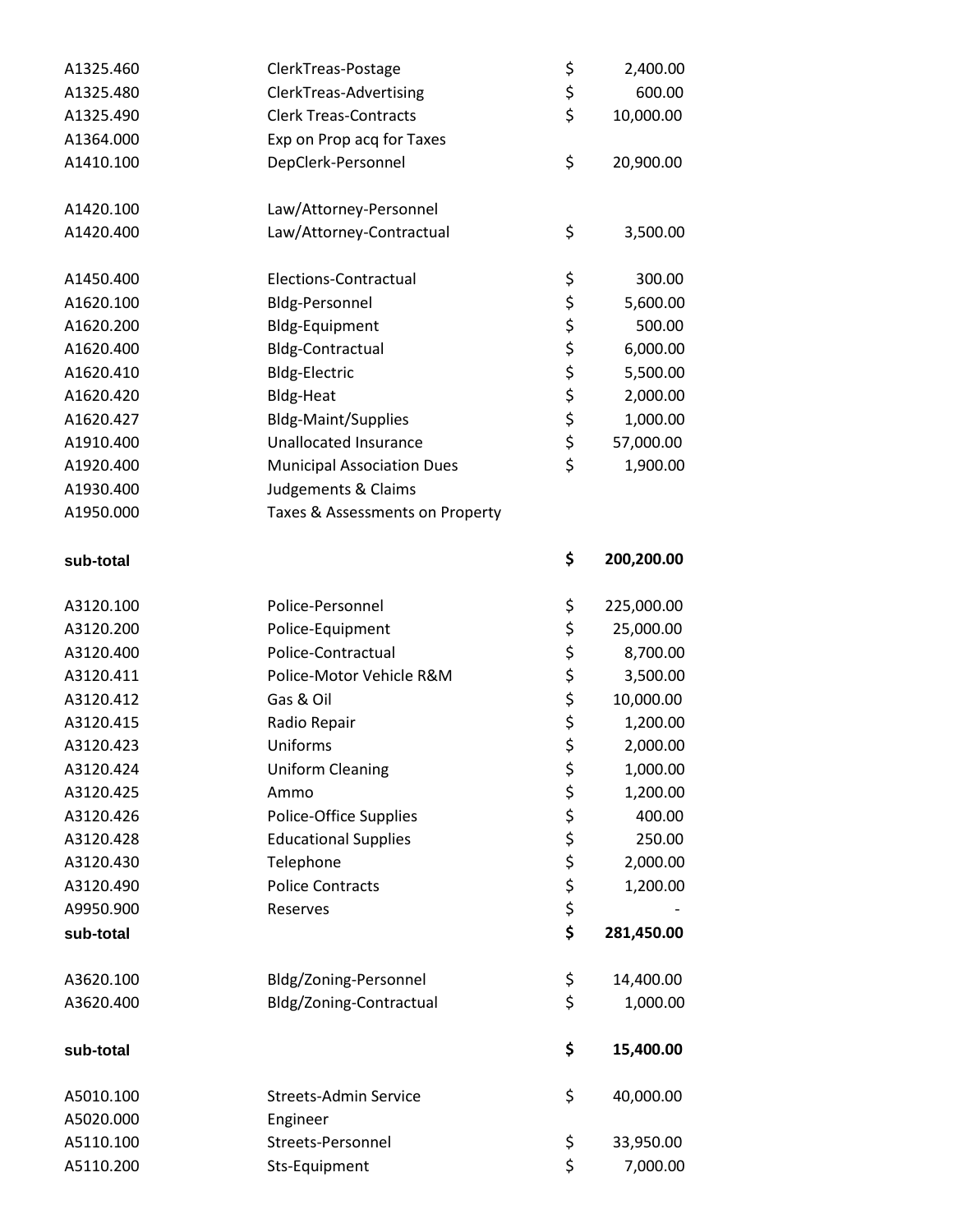| A5110.400 | Sts-Contractual                   | \$<br>46,000.00  |
|-----------|-----------------------------------|------------------|
| A5110.411 | Sts-Motor Veh R&M                 | \$<br>8,000.00   |
| A5110.412 | Sts-Gas & Oil                     | \$<br>6,000.00   |
| A5110.414 | Sts-Maintenance                   | \$<br>100,000.00 |
| A5110.419 | <b>Equipment Rental</b>           | \$<br>1,000.00   |
| A5110.420 | Curbing                           |                  |
| A5132.400 | <b>Building Maint</b>             | \$<br>1,500.00   |
| A5132.410 | Garage Bldg-Electric              | \$<br>1,000.00   |
| A5132.420 | Garage Bldg-Heat                  | \$<br>2,000.00   |
| A5142.100 | Snow Removal-Personnel            | \$<br>6,000.00   |
| A5142.400 | Snow-Contractual                  | \$<br>4,000.00   |
|           |                                   |                  |
| A5182.410 | Street Light-Contractual          | \$<br>30,000.00  |
|           |                                   |                  |
| A5410.000 | Sidewalks                         | \$<br>2,500.00   |
| A7110.100 | Parks-Personnel                   | \$<br>5,600.00   |
| A7550.400 | Celebrations-Contractual          | \$<br>5,000.00   |
| A8140.100 | <b>Storm Sewers-Personnel</b>     | \$<br>5,000.00   |
| A8140.400 | <b>Storm Sewers-Contractual</b>   | \$<br>4,000.00   |
| A8160.400 | Refuse Collection-Contractual     | \$<br>47,000.00  |
| A8170.100 | <b>Street Clean-Personnel</b>     | \$<br>18,000.00  |
| A8510.000 | <b>Community Beautification</b>   | \$<br>5,000.00   |
| A8560.400 | <b>Trees Contractual</b>          | \$<br>2,000.00   |
| sub-total |                                   | \$<br>380,550.00 |
| A8010.400 | <b>Zoning Contractual</b>         | \$<br>200.00     |
| A8010.100 | <b>ZBA Services</b>               | \$<br>2,000.00   |
| A8020.100 | <b>Planning Board Services</b>    | \$<br>2,000.00   |
| A8025.400 | <b>Planning Board Contractual</b> | \$<br>300.00     |
| sub-total |                                   | \$<br>4,500.00   |
| A9010.800 | <b>State Retirement</b>           | \$<br>14,350.00  |
| A9015.800 | Fire & Police Retirement          | \$<br>37,000.00  |
| A9030.800 | <b>Social Security</b>            | \$<br>25,700.00  |
| A9035.800 | Medicare                          | \$<br>6,500.00   |
| A9040.800 | <b>Workers Comp</b>               | \$<br>20,300.00  |
| A9055.800 | Disability Ins                    | \$<br>1,200.00   |
| A9060.800 | <b>Health Insurance</b>           | \$<br>49,300.00  |
| A9050.800 | Unemployment Insurance            | \$               |
|           |                                   |                  |
| sub-total |                                   | \$<br>154,350.00 |
| A9901.900 | Transfer to Library               | \$<br>49,350.00  |
| A9901.910 | <b>Transfer to Debt</b>           | \$               |
| A9950.900 | <b>Transfer-Capital Project</b>   | \$               |
| sub-total |                                   | \$<br>49,350.00  |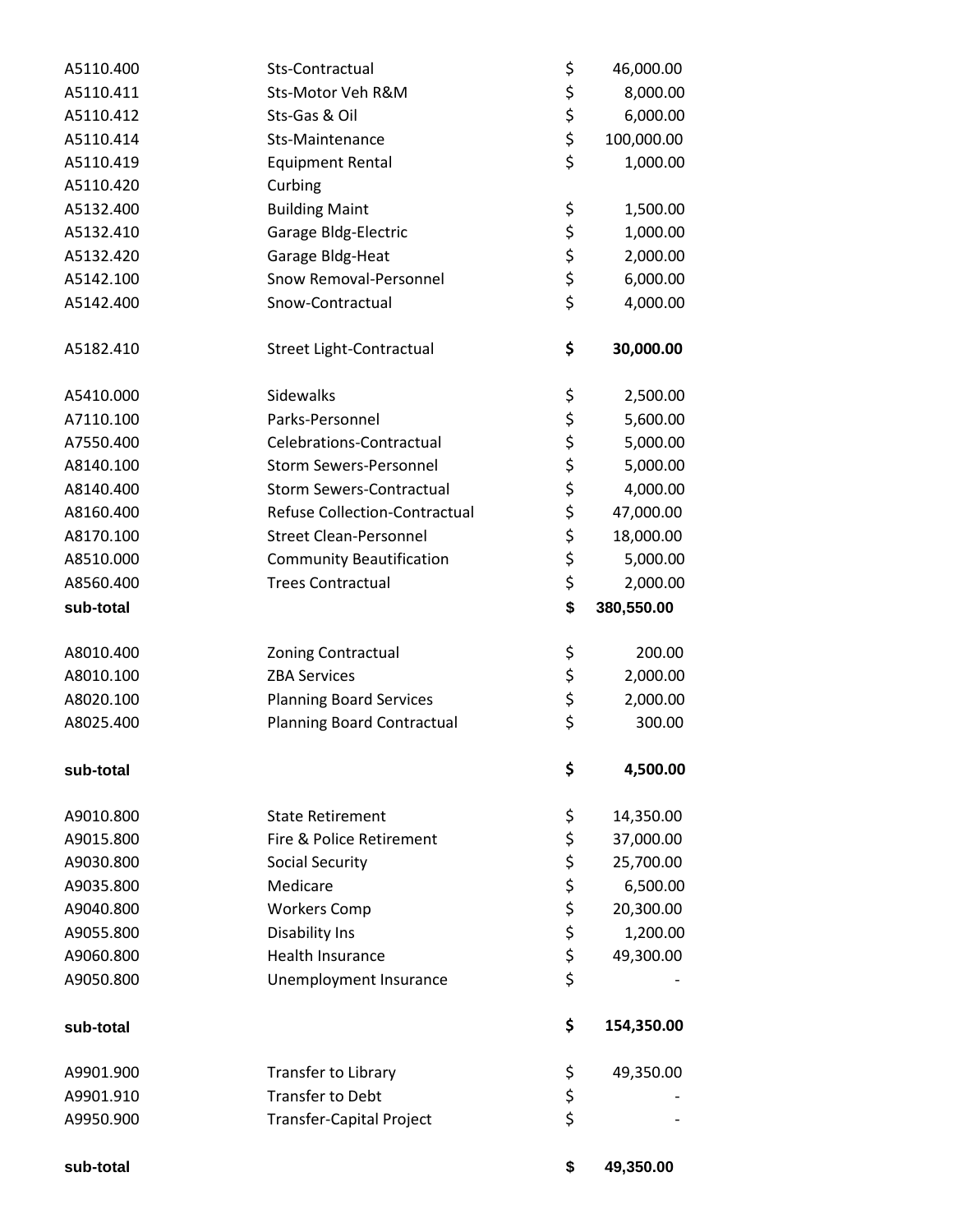#### **Total General Expenses \$ 1,085,800.00**  Fund Balance \$ - **Net General**

**WATER FUND**

# **Revenue** F2140.000 Metered Water Sales \$ 85,000.00 F2142.000 Unmetered Water Sales \$ 200.00 F2148.000 Int/Penalty-Water \$ 1,475.00 F2378.000 Town Districts \$ 350,000.00 F2401.000 Interest Earnings \$ 25.00 F2665.000 Sale of Equipment F2770.000 Misc Revenues \$ 3,100.00 **Total Revenue** \$ 439,800.00 **Expenses** F1440.400 Engineers-Contractual F8310.100 Admin-Personnel \$ 62,800.00 F8310.200 Admin-Equipment \$ 500.00 F8310.400 Contractual \$ 12,500.00 F8310.420 Heat (Gas) Heat (South 1997) Heat (Gas) 5 3,000.00 F8310.430 Phone Phone 5 1,000.00 F8320.100 Water Supply-Personnel \$ 99,100.00 F8320.400 Source of Supply-Contractual \$ F8320.410 Source-Electric \$ 40,000.00 F8320.420 Source-Phone \$ 500.00 F8340.200 Trans & Dist-Equip  $\frac{1}{2}$  7 31,000.00 F8340.400 Trans & Dist-Contractual \$ 43,300.00 F8340.421 Flouride \$ 18,000.00 F8340.422 Water Testing \$ 6,500.00 F8340.427 Maint & Supplies  $\uparrow$  3,000.00 F9010.800 State Retirement \$ 30,650.00 F9030.800 Social Security  $\uparrow$  9,000.00 F9035.800 Medicare \$ 2,000.00 F9040.800 Workers Comp \$ 24,700.00 F9055.800 Disability \$ - F9060.800 Hospitalization \$ 52,250.00 F9950.900 Transfer-Capital Fund, B&E \$ **Total Expenses**  $\leftarrow$  439,800.00 Fund Balance \$ -

**Net Water**

**SEWER FUND Revenue**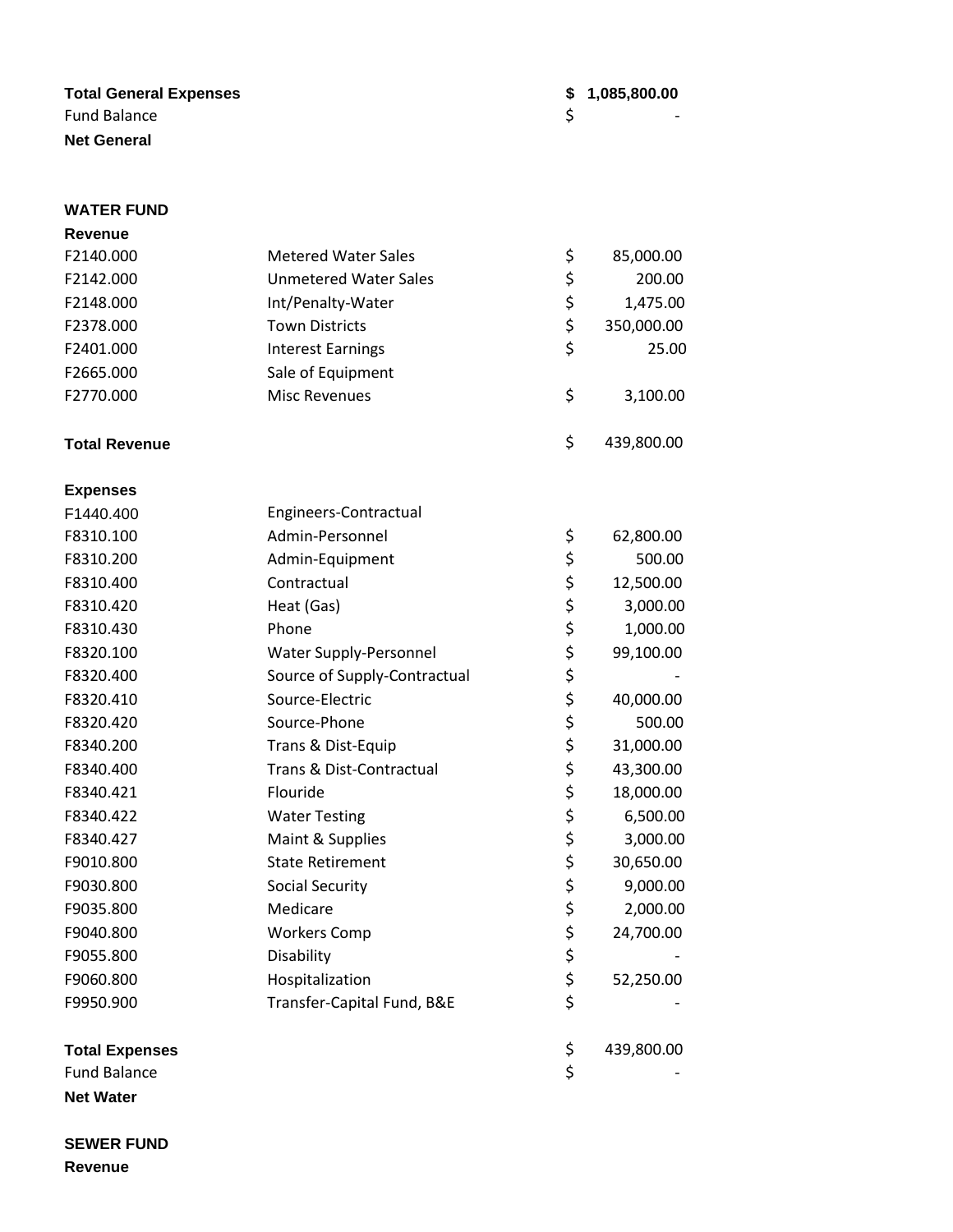| G2120.000             | <b>Sewer Rents</b>              | \$<br>275,000.00 |
|-----------------------|---------------------------------|------------------|
| G2128.000             | Int/Penalty-Sewer               | \$<br>3,000.00   |
| G2374.000             | Town                            | \$<br>355,000.00 |
| G2401.000             | <b>Interest Earnings</b>        | \$               |
| G2665.000             | Sale of Equipment               | \$               |
| G2680.000             | <b>Insurance Recoveries</b>     | \$               |
| G2770.000             | Miscellaneous revenues          | \$               |
|                       |                                 |                  |
| <b>Total Revenue</b>  |                                 | \$<br>633,000.00 |
| <b>Expenses</b>       |                                 |                  |
| G1440.000             | Engineer                        |                  |
| G1420.400             | Law/Attorney Contractual        |                  |
| G8110.100             | <b>Admin Personnel</b>          | \$<br>29,000.00  |
| G8110.200             | Admin Equip Exp                 | \$<br>1,500.00   |
| G8110.400             | Contractual                     | \$<br>13,000.00  |
| G8120.100             | <b>Sanitary Sewer-Personnel</b> | \$<br>13,000.00  |
| G8120.200             | Sanitary Sewer Equip            | \$<br>4,000.00   |
| G8120.400             | Sanitary Sewer Contractual      | \$<br>3,000.00   |
| G8120.410             | Sanitary Sewer-Electric         | \$<br>12,000.00  |
| G8120.420             | Sanitary Sewer-Heat             | \$<br>1,500.00   |
| G8120.430             | Sanitary Sewer-Phone            | \$<br>1,000.00   |
| G8130.100             | Sewage Treatment-Personnel      | \$<br>16,000.00  |
| G8130.200             | Sewage Treatment-Equipment      | \$<br>11,000.00  |
| G8130.400             | Sewage Treatment-Disp Contract  | \$<br>1,500.00   |
| G8130.410             | Sewer Processing-Olean          | \$<br>435,000.00 |
| G8130.421             | <b>Bacteria</b>                 | \$<br>7,000.00   |
| G8130.427             | Maint & Supplies                | \$<br>3,000.00   |
| G9010.800             | <b>State Retirement</b>         | \$<br>21,000.00  |
| G9030.800             | <b>Social Security</b>          | \$<br>3,300.00   |
| G9035.800             | Medicare                        | \$<br>800.00     |
| G9040.800             | <b>Workers Comp</b>             | \$<br>9,400.00   |
| G9055.800             | Disability                      |                  |
| G9060.800             | Hospitalization                 | \$<br>47,000.00  |
| G9901.900             | <b>Transfer to Other Funds</b>  |                  |
|                       |                                 |                  |
| <b>Total Expenses</b> |                                 | \$<br>633,000.00 |
| <b>Fund Balance</b>   |                                 | \$               |
| <b>Net Sewer</b>      |                                 | \$               |
| Library               |                                 |                  |
| <b>Revenue</b>        |                                 |                  |
| L2360.000             | <b>Town Revenue</b>             | \$<br>49,350.00  |
| L2370.000             | Library System Aid              | \$<br>995.00     |
| L2401.000             | Interest & Earnings             | \$<br>13.00      |
| L2670.000             | <b>Book Sale</b>                | \$<br>100.00     |
| L2680.000             | <b>Insurance Recovery</b>       |                  |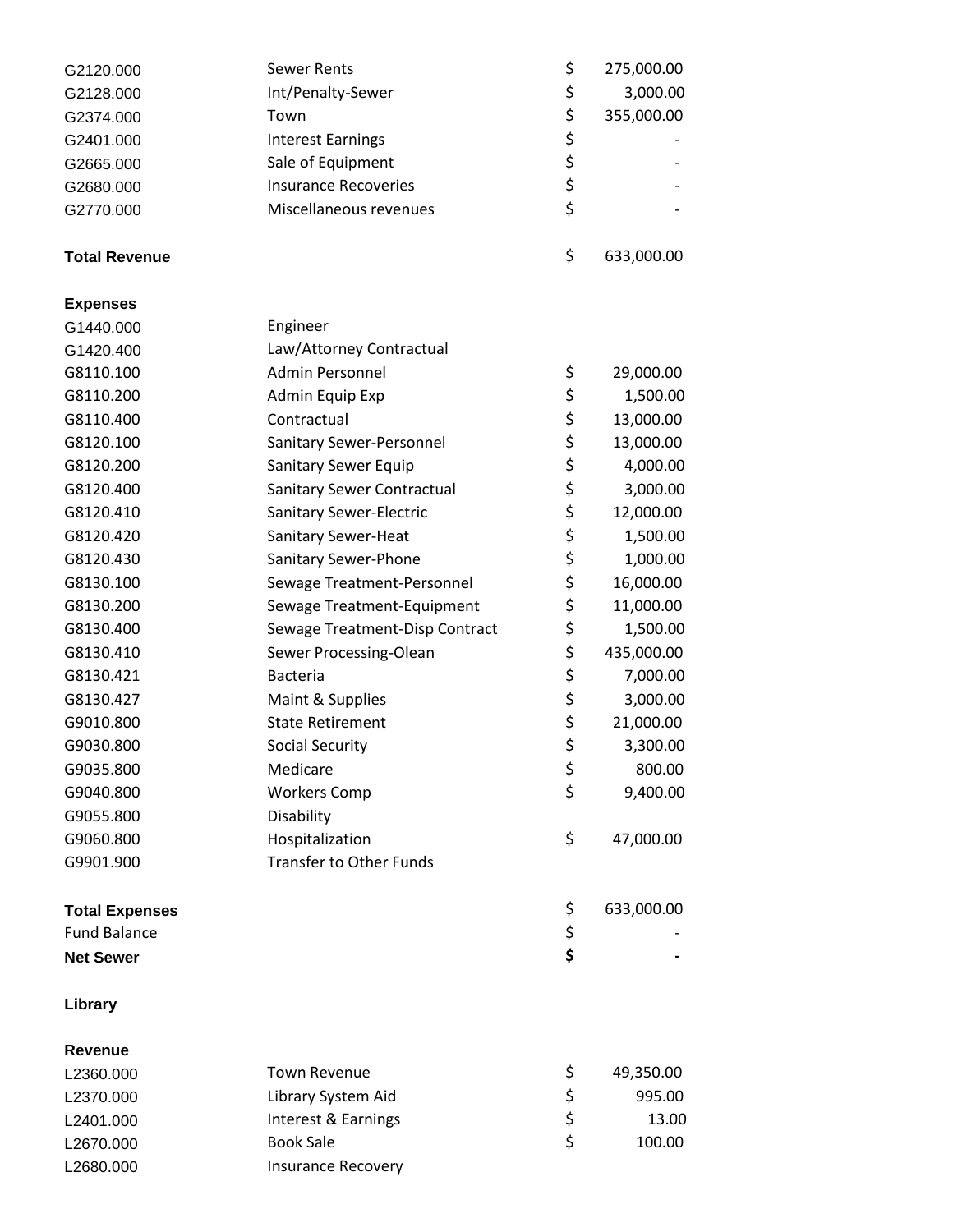| L2705.000             | Gift/Donations                                   | \$                 |
|-----------------------|--------------------------------------------------|--------------------|
| L2716.000             | Memorials                                        |                    |
| L2760.000             | Grants(Bullet Fund)(Cash Gr)                     | \$<br>7,750.00     |
| L2770.000             | Fines/Fees/Copies                                | \$<br>711.00       |
| L5031.000             | Transfer from other                              | \$<br>53,662.00    |
| L2710.000             | Investment                                       | \$<br>6,292.00     |
|                       |                                                  | \$                 |
| <b>Total Revenue</b>  |                                                  | \$<br>118,873.00   |
| <b>Expenses</b>       |                                                  |                    |
| L7410.100             | Personnel                                        | \$<br>78,626.00    |
| L7410.200             | Equipment                                        | \$                 |
| L7410.400             | Contractual                                      | \$<br>14,212.00    |
| L7410.410             | Electric                                         | \$<br>2,200.00     |
| L7410.420             | Gas (Heat)                                       | \$<br>1,800.00     |
| L7410.430             | Phone/Internet                                   | \$<br>750.00       |
| L7410.440             | <b>Library Books</b>                             | \$<br>4,800.00     |
| L9010.800             | <b>NYS Retirement</b>                            | \$<br>9,424.00     |
| L9030.800             | <b>Social Security</b>                           | \$<br>4,596.00     |
| L9035.800             | Medicare                                         | \$<br>1,075.00     |
| L9040.800             | <b>Workers Comp</b>                              | \$<br>667.00       |
| L9055.800             | Disability                                       | \$<br>223.00       |
|                       | Insurance-Bldg                                   | \$<br>500.00       |
| <b>Total Expenses</b> |                                                  | \$<br>118,873.00   |
| <b>Fund Balance</b>   |                                                  | \$                 |
| <b>Net Library</b>    |                                                  | \$                 |
| <b>Total Revenue</b>  |                                                  | \$<br>2,277,473.00 |
| <b>Total Expenses</b> |                                                  | \$<br>2,277,473.00 |
| <b>Fund Balance</b>   |                                                  | \$                 |
| <b>Net</b>            |                                                  | \$                 |
|                       | ** some revenues/expenses have not been recorded |                    |

The following items were read by Mayor Pearl:

- 1. Appointments
- 2. Official Newspaper
- 3. Dates/Times of regular board meetings
- 4. Designation of Depositories
- 5. Committees
- 6. Purchasing Policy
- 7. Investment Policy
- 8. Advance Approval of Claims
- 9. Mileage Allowance

### **RESOLUTION # 2022-038-APPROVE 2023 ORGANIZATIONAL MEETING APPOINTMENTS**

2023 ORGANIZATIONAL MEETING APPOINTMENTS, NEWSPAPER, DATES AND TIMES OF REGULAR MEETINGS, DESIGNATION OF DEPOSITORIES, COMMITTEES, PURCHASING POLICY, INVESTMENT POLICY, AVANCED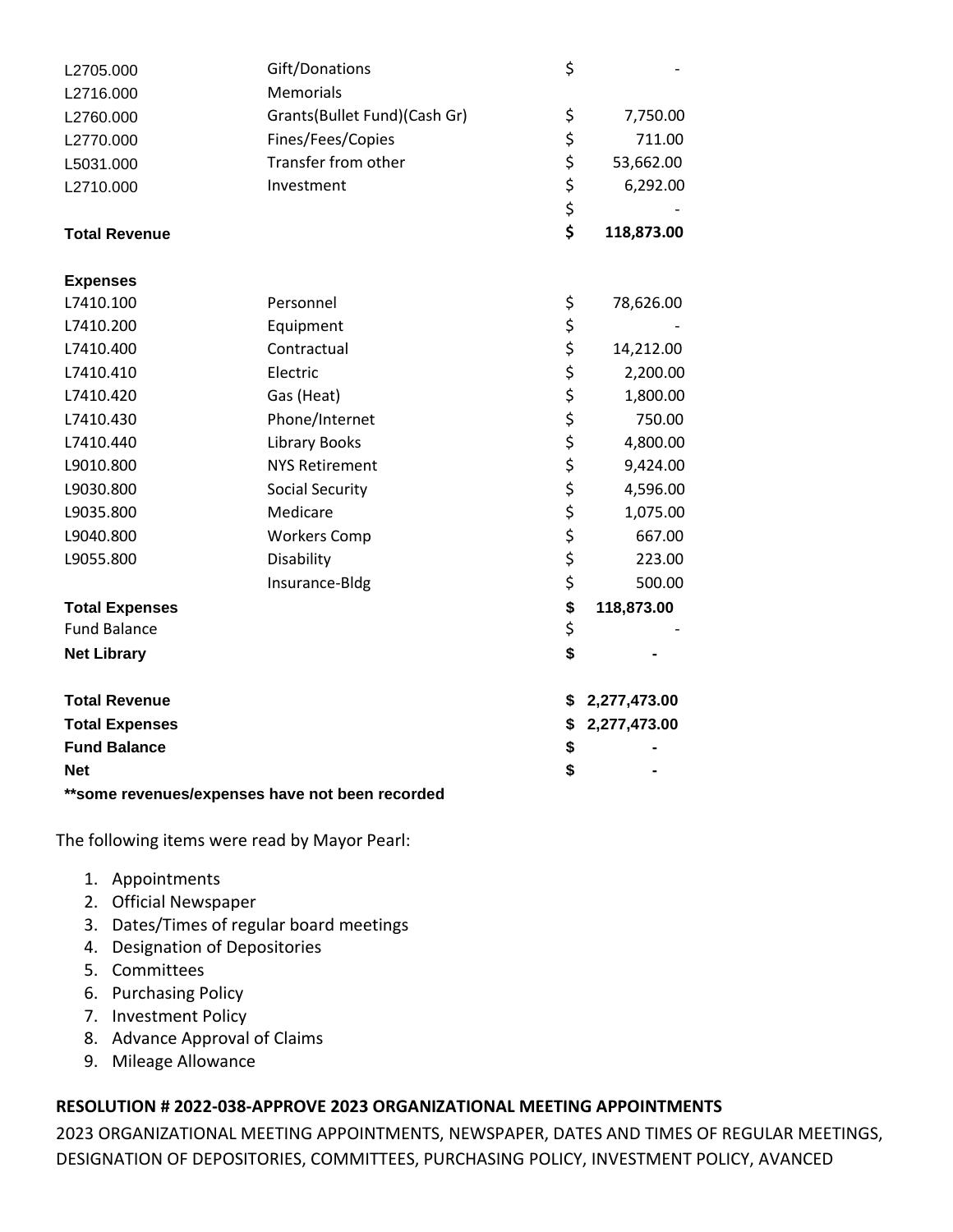# APPROVAL OF CLAIMS, MILE ALLOWANCE AND CREDIT CARD POLICY REVIEW AND APPROVAL BY BOARD OF TRUSTEES

On motion made by Trustee J. Cummins, second by Trustee R. Barton resolved that all Appointments, Official Newspaper, Dates and Times of Regular Meetings, Designation of Depositories, Committees, Purchasing Policy, Investment Policy, Advanced Approval of Claims, Mileage Allowance and Credit Card Policy read and/or submitted by Mayor Pearl at the 2022-2023 Village of Allegany Board of Trustees Organizational Meeting have been reviewed and/or approved on 4/04/2022 by the Board of Trustees. Aye-all, Nay-none.

#### **2023 ORGANIZATIONAL MEETING APPOINTMENTS**

## **VILLAGE OF ALLEGANY APPOINTMENTS 2022-2023**

Daniel Brown

| Deputy Mayor                                                      | Jerry Cummins                                                                                                                                                                                                 |
|-------------------------------------------------------------------|---------------------------------------------------------------------------------------------------------------------------------------------------------------------------------------------------------------|
| <b>Clerk Treasurer</b><br><b>Registrar of Vital Statistics</b>    | Kimberly Roth                                                                                                                                                                                                 |
| Deputy Clerk, Court Clerk<br>Deputy Registrar of Vital Statistics | Athena Silluzio                                                                                                                                                                                               |
| <b>Superintendent of Public Works</b>                             | Frank Snyder                                                                                                                                                                                                  |
| Police Chief                                                      | Christopher Baker                                                                                                                                                                                             |
| <b>Acting Lieutenant</b>                                          | Chris McGraw                                                                                                                                                                                                  |
| Patrolman-full time                                               | <b>Tyler Phillippi</b>                                                                                                                                                                                        |
| School Resource Officer/Patrolman full time                       | Jeremy Pula                                                                                                                                                                                                   |
| Sr. Patrolman-part time-Acting Sergeant                           | <b>Timothy Peterson</b>                                                                                                                                                                                       |
| Patrolmen-part time                                               | Travis Radomski<br>Daniel Gonska<br>Zachary Lippert<br>David Conner<br>Sean Obergfell<br>Jordan Abdo<br><b>Matthew Rado</b><br><b>Anthony Ellis</b><br>Kyle Threehouse<br>Jayde Miles<br><b>Brandon Groth</b> |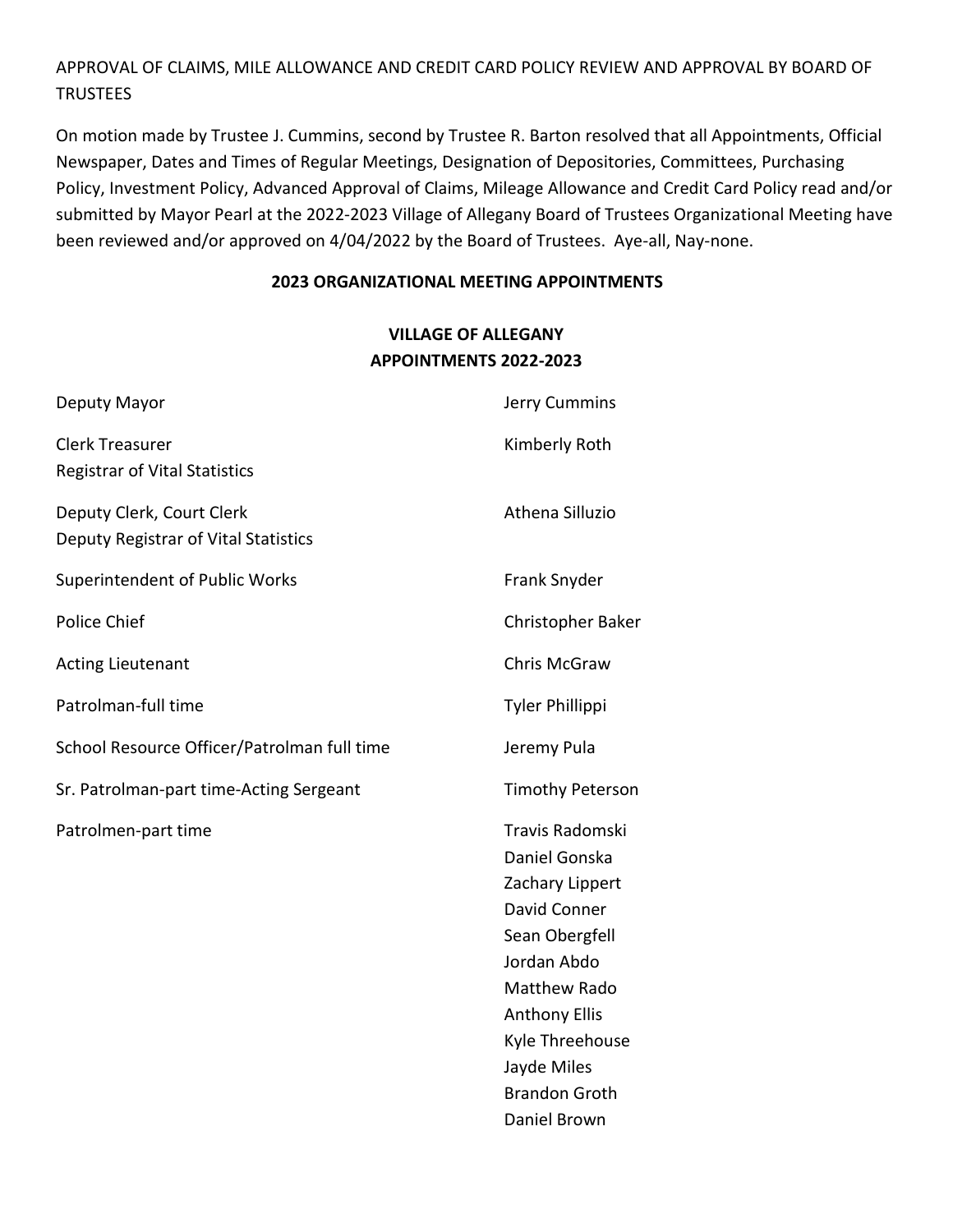| Sex Offender Registration Act Compliance Officers | <b>Timothy Peterson</b>                                                                         |
|---------------------------------------------------|-------------------------------------------------------------------------------------------------|
| Juvenile Officer                                  | Jeremy Pula                                                                                     |
| Civil Defense Director                            | Frank Snyder                                                                                    |
| <b>Emergency Command Coordinator</b>              | Frank Snyder                                                                                    |
| <b>Special Legal Counsel</b>                      | Bond, Schoeneck & King PLLC                                                                     |
| <b>Prosecuting Attorney</b>                       | <b>Michael Burke</b>                                                                            |
| Code Enforcement Officer                          | John Helgager                                                                                   |
| Chief Water Operator                              | Anthony Papasergi                                                                               |
| <b>Crossing Guards</b>                            | <b>Ronald Williams</b>                                                                          |
|                                                   | Jeffery Harvey                                                                                  |
|                                                   | Randy Henderson                                                                                 |
| <b>Official Newspaper</b>                         | Times Herald, Olean                                                                             |
| <b>Village Board Meetings</b>                     | 1 <sup>st</sup> Monday of each month, 4:00 pm<br><b>Municipal Building</b><br>subject to change |
| <b>Official Depositories</b>                      | <b>Five Star Bank</b>                                                                           |
|                                                   | <b>Community Bank</b>                                                                           |
|                                                   | <b>MBIA Class</b>                                                                               |

# **VILLAGE OF ALLEGANY COMMITTEES 2022-2023**

| <b>Streets</b>          | Jerry Cummins        |
|-------------------------|----------------------|
| Water                   | John Kolkowski       |
| Sewer                   | John Kolkowksi       |
| Police                  | Jerry Cummins        |
| Code Enforcement        | <b>Gregory Pearl</b> |
| Fire Department Liaison | <b>Gregory Pearl</b> |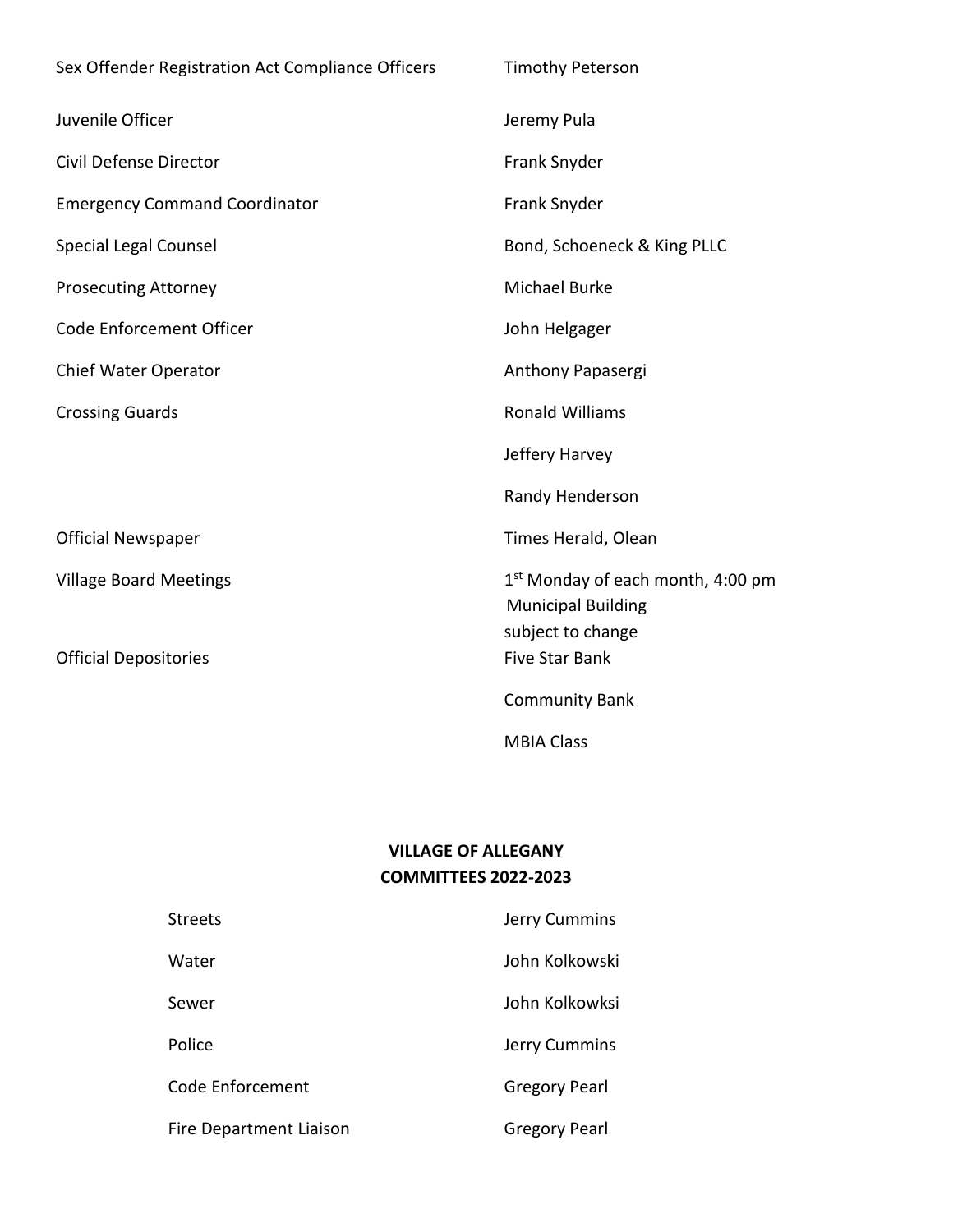| <b>Budget</b>                 | <b>Gregory Pearl</b>               |
|-------------------------------|------------------------------------|
| Sidewalks                     | Dominic Papasergi                  |
| <b>Trees</b>                  | Dominic Papasergi                  |
|                               | Sue Cooper-Forester                |
|                               | Jay McIntosh-Arborist              |
| Contracts                     | <b>Gregory Pearl</b>               |
| Clerk's Office                | <b>Gregory Pearl</b>               |
| <b>Zoning/Planning Boards</b> | Dominic Papasergi<br>Robert Barton |
| Village/Town/School Liaison   | Jerry Cummins                      |
| Safety Committee              | TBD                                |
| <b>Personnel Committee</b>    | <b>Gregory Pearl</b>               |
|                               |                                    |

### **PURCHASING POLICIES AND PROCEDURES**

THIS RESOLUTION SETS FORTH THE POLICIES AND PROCEDURES OF THE VILLAGE OF ALLEGANY TO MEET THE REQUIREMENTS OF GENERAL MUNICIPAL LAW, SECTION 104-b.

### **Purpose**

Goods and services that are not required by law to be procured pursuant to competitive bidding must be procured in a manner as to assure the prudent and economical use of public moneys in the best interest of the taxpayers, to facilitate the acquisition of goods and services of maximum quality at the lowest possible cost under the circumstances, and to guard against favoritism, improvidence, extravagance, fraud and corruption. To further these objectives, the governing board is adopting an internal policy and procedures governing all procurements of goods and services which are not required to be made pursuant to the competitive bidding requirements of General Municipal Law, section 103 or of any other general, special, or local law.

### **Procedures for Determining Whether Procurements are Subject to Bidding**

The procedures for determining whether a procurement of goods and services is subject to competitive bidding and documenting the basis for any determination that competitive bidding is not required by law is as follows:

| \$1-3,000       | At the discretion of the Board and/or Department Head.              |
|-----------------|---------------------------------------------------------------------|
| \$3,001-10,000  | At the discretion of the Board and Department Head (may be verbal). |
| \$10,001-19,999 | Written quote from at least 2 separate vendors (if available).      |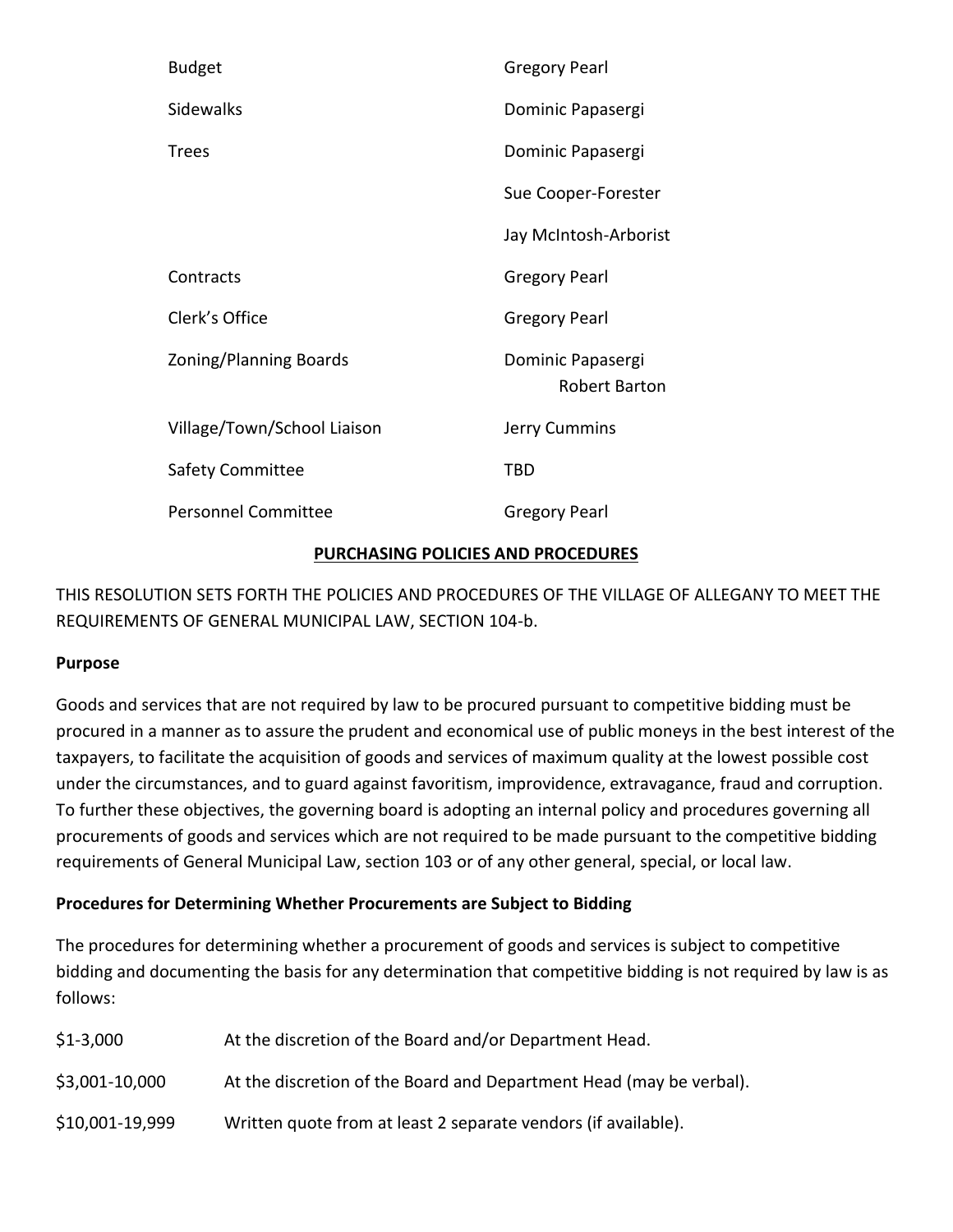\$20,000 and up Sealed bids in conformance with Municipal Law, Section 103.

Proper documentation is required when the quote is not awarded to the vendor giving the lowest price. Quotes will be awarded to the lowest responsible and responsive vendor.

#### **Statutory Exceptions to Quotations/Proposals Requirements of This Policy and Procedures**

Except for procurements made pursuant to General Municipal Law, section 103(3) (through certain county contracts), section 104 (through certain State and Federal contracts), State Finance Law, section 162, Correction Law, sections 184 and 186 (from "preferred sources," including articles manufactured in correctional institutions), or the items excepted herein, alternative proposals or quotations for goods and services shall be secured by use of either written requests for proposals, written quotations, verbal quotations or any other method of procurement that furthers the purposes of the General Municipal Law, section 104-b.

As an alternative to soliciting competition individually or through cooperative purchasing arrangements, the village may "piggyback" on contracts that have been extended to local governments by certain other governments.

#### Procedures for Public Work Projects/Contracts

| \$1-5,000                                                                                    | At the discretion of the Board and/or Department Head.                                                    |  |
|----------------------------------------------------------------------------------------------|-----------------------------------------------------------------------------------------------------------|--|
| \$5,001-10,000                                                                               | At the discretion of the Board and Department Head.                                                       |  |
| \$10,001-20,000                                                                              | Documented telephone quotes from at least 3 separate vendors (if available)                               |  |
| \$20,001-34,999                                                                              | Formal written Request for Proposal with a response from at least 2 vendors and if<br>possible 3 vendors. |  |
| \$35,000 and up                                                                              | Formal sealed bids in conformance with Municipal Law, Section 103.                                        |  |
| In all circumstances, whenever other than the lowest quote is awarded, there must be written |                                                                                                           |  |
| documentation of the reason for the award.                                                   |                                                                                                           |  |
| UNDER NO CIRCUMSTANCES CAN A QUOTE THAT EXCEEDS THE BID LIMIT BE AWARDED.                    |                                                                                                           |  |

#### Professional Services

Professional services generally include services rendered by attorneys, engineers, and certain other services requiring specialized or technical skills, expertise or knowledge, the exercise of professional judgment or a high degree of creativity. In addition, insurance coverage (e.g, health, fire, liability, and workers' compensation) is also not subject to competitive bidding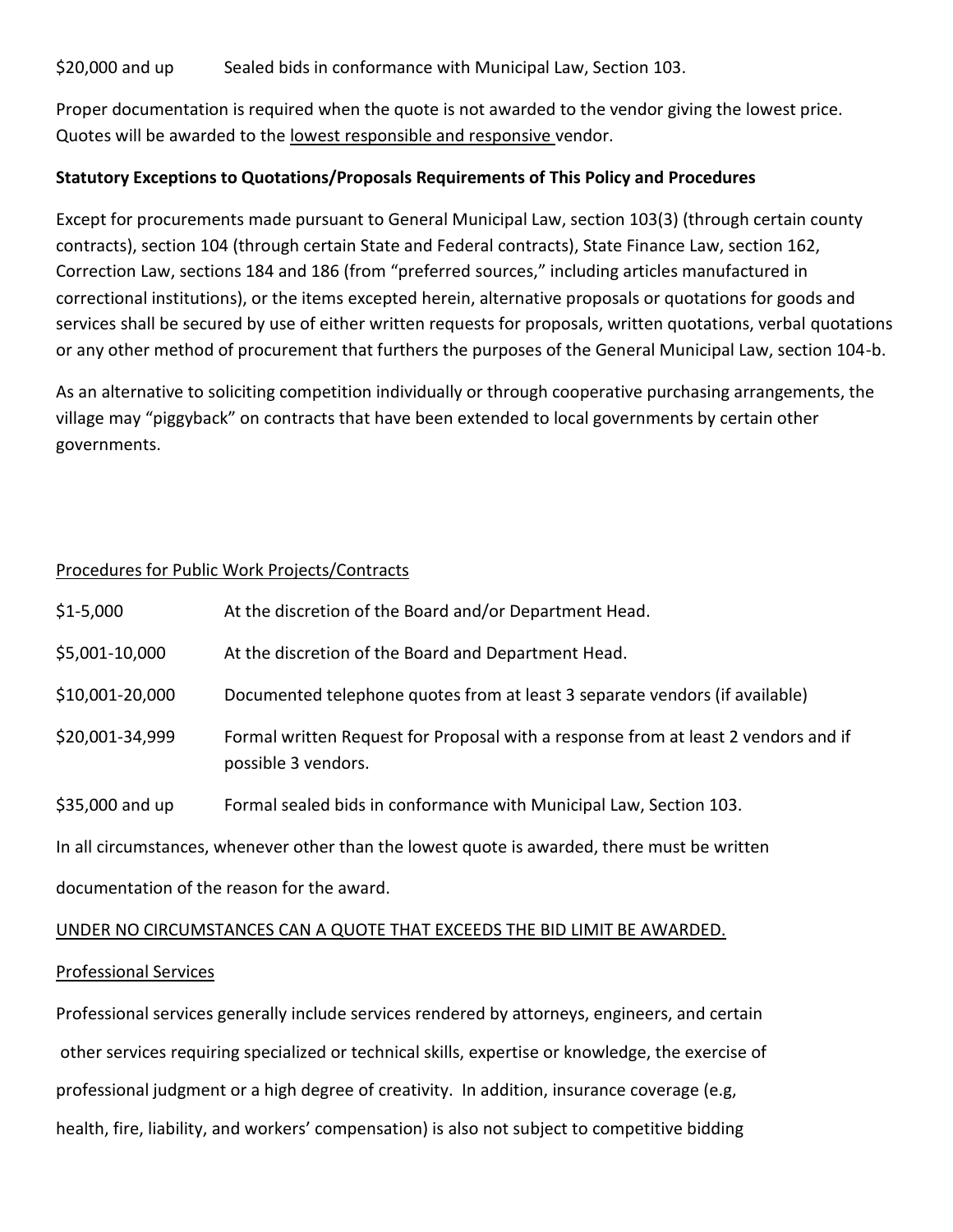requirements.

| $$1-10,000$     | Annual charge will be at the discretion of the Department head and with the approval of<br>the Board.                                                                                  |
|-----------------|----------------------------------------------------------------------------------------------------------------------------------------------------------------------------------------|
| \$10,001-19,999 | Prices will be obtained by formal written quotes from at least 2 sources and the award<br>will be made at the discretion of the Department Head and with the approval of the<br>Board. |
| \$20,000 and up | Prices will be obtained by Formal Request for Proposal, with the award of contract being<br>made by the Board.                                                                         |

Awards to other than the lowest proposer must be properly documented with the

rational/reason for the rejection of the lowest price.

Any and all procedures not specifically covered in this policy will be adhered to as covered in

General Municipal Law, Section 104-b.

An emergency exists wherein the delay caused by soliciting quotes would endanger the health, Welfare, or property of the municipality, or more important the individual taxpayer, then the procurement of goods or services will be at the discretion of the property department head with documentation as to the nature of the emergency and shall be sent to the Governing Board, within five (5) working days of such procurement.

#### Input From Board

Comments have been solicited from the Board of Trustees of the Village of Allegany in the procurement process prior to the enactment of this policy and procedures, and will be solicited from time to time hereafter.

#### Annual Review

The Board of Trustees shall annually review and, when needed, update this policy and procedures.

The Mayor shall be responsible for conducting an annual evaluation of the effectiveness of the procurement policy and procedures and an evaluation of the control procedures established to ensure compliance with the procurement policy, and shall be responsible for reporting back to the board.

#### Unintentional Failure to Comply

The unintentional failure to comply fully with the provisions of General Municipal Law, section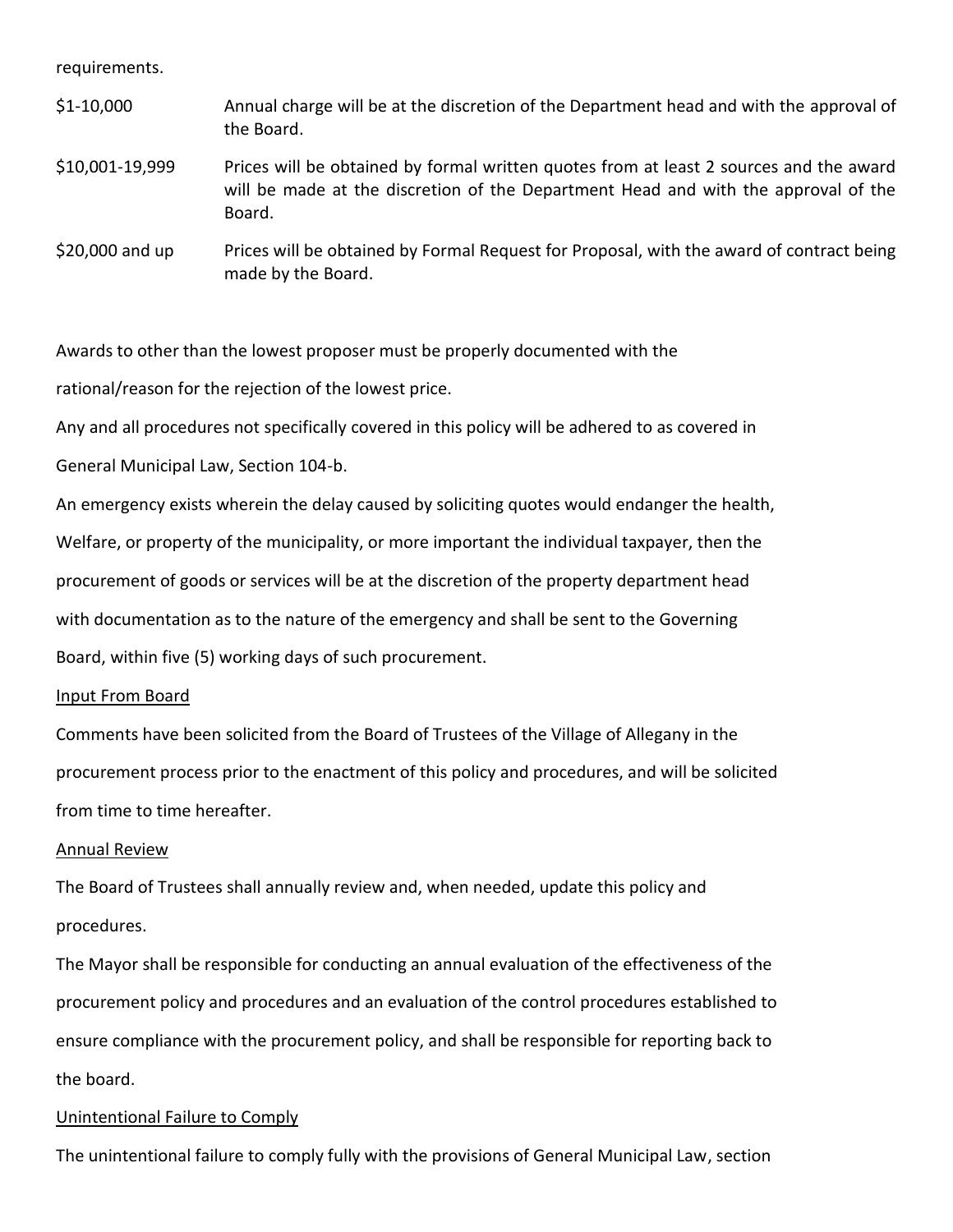104-b shall not be grounds to void action taken or give rise to a cause of action against the

Village of Allegany or any officer or employee thereof.

### Resolution

Adopted on 4/04/2022 by 4 to 0 vote of the Board of Trustees of the Village of Allegany.

### **INVESTMENT POLICY OF THE VILLAGE OF ALLEGANY**

The objectives of the Investment Policy of the Village of Allegany is to minimize risk, to insure that investments mature when the cash is required to finance operations; and to insure a competitive rate of return. In accordance with this policy, the chief fiscal officer is hereby authorized to invest all funds including proceed of obligation in:

Certificates of Deposit issued in a bank or trust company authorized to do business in New

York State:

Savings accounts;

Obligations of New York State;

Obligations of the United State Government;

The following banks and municipal investors are designated by the Village of Allegany;

Five Star Bank, Allegany, New York

The Community Bank, N. A., Olean, New York

MBIA Municipal Investors Service Corporation

Collateral:

Certificate of Deposits shall be fully secured by insurance of the Federal Deposit Insurance Corporation or by obligations of federal agencies, the principal and interest of which are guaranteed by the United States, or obligations of New York State local governments. Obligations shall be held by a third party.

Collateral shall not be required with respect to the direct purchase of obligations of New York State, obligations of the United States, and obligations of federal agencies the principal and interest of which are guaranteed by the United State Government.

The governing Village Board of the Village of Allegany shall review and approve the investment policy, at least annually, and if practicable, at its organizational meeting and the members shall review and amend, if necessary these investment policies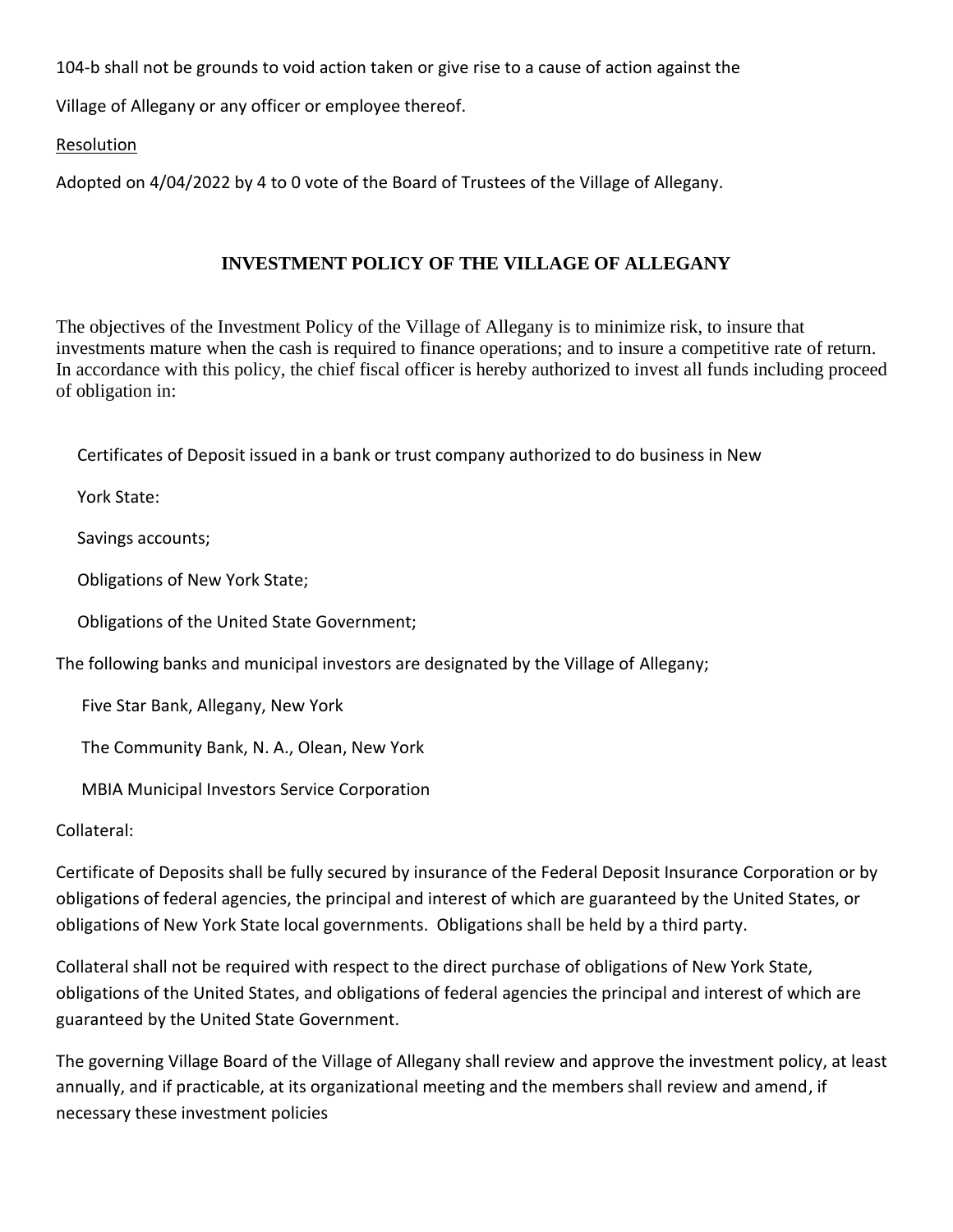The provision of these investment guidelines shall take effect prospectively, and shall not invalidate the prior selection of any Custodial Bank or prior investment.

### **ADVANCE APPROVAL OF CLAIMS**

WHEREAS the Board of Trustees of the Village of Allegany has determined to authorize payment in advance of audit claims for public utility services, postage, credit card accounts, freight and express charges, and

WHEREAS all such claims shall be presented at the next regular meeting for audit, and

WHEREAS the claimant and officer incurring or approving the same shall be jointly and severally liable for any amount disallowed by the board of trustees,

### NOW THEREFORE BE IT RESOLVED:

Section 1. That the board of trustees authorizes payment in advance of audit of claims for public utility services, postage, freight and express charges and all such claims shall be presented at the next regular meeting for audit and the claimant and officer incurring or approving the same shall be jointly and severally liable for any amount disallowed by the board of trustees.

Section 2. That this resolution shall take effect immediately.

### **MILEAGE POLICY**

 WHEREAS the Board of Trustees has determined to pay a fixed rate for mileage as reimbursement to officers and employees of the Village who use their personal automobiles while performing their official duties on behalf of the Village;

NOW THEREFORE BE IT RESOLVED:

 Section 1. That the board of Trustees shall approve reimbursement to such officers and employees at the rate of \$.575 per mile;

Section 2. That this resolution shall take effect immediately.

### **ESTABLISHING A CREDIT CARD POLICY FOR THE VILLAGE OF ALLEGANY**

It is common practice for local governments to use credit cards for the convenience of making phone or internet purchases, paying for employee travel expenses or small purchases of goods and services for official business of the Village of Allegany. Credit cards used by local governments include general purpose credit cards, vendor-specific cards and fuel cards. General purpose cards are frequently issued under the name of the local government in the name of a specified local official; vendor-specific cards are commonly issued in the name of the local government and usually include a list of authorized users; fuel cards can be location-specific cards or travel cards that can be used at any of the designated vendor's service stations.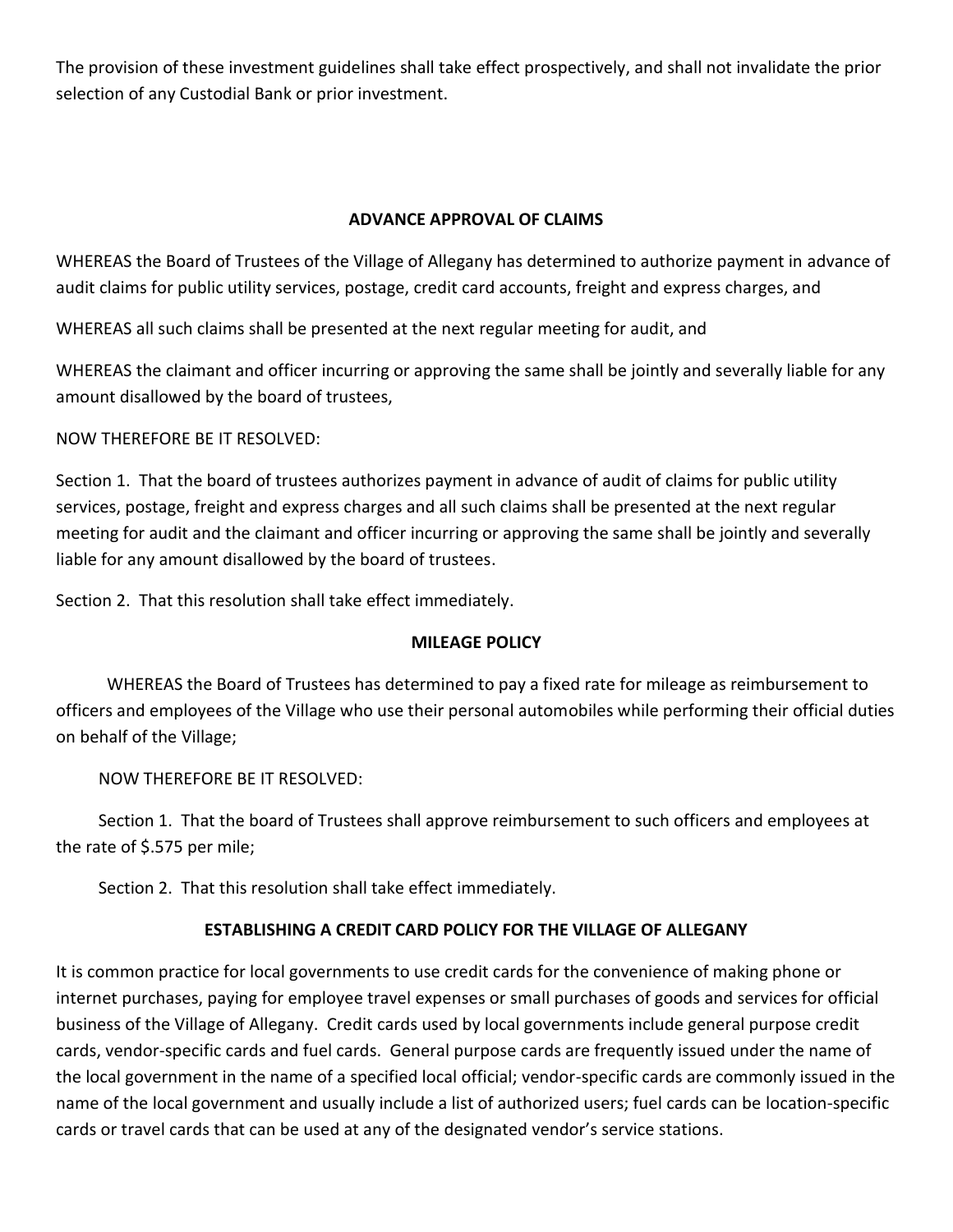Therefore, it is essential that the Village of Allegany maintain adequate internal controls over governmentissued credit cards and payments made for related expenses are properly authorized and appropriate.

## **Policy and Procedures**

- The Village of Allegany authorizes the use of government-issued credit cards by its officials and employees for phone purchases, internet purchases, travel-related purposes and for small goods and services as deemed necessary and feasible.
- The actual and necessary expenses shall be incurred in accordance with and subject to all laws, rules, and regulations applicable to municipal charges incurred by Village of Allegany officials and employees.
- The Village Clerk and/or Deputy Clerk shall have sole custody of the credit card(s)\*. They will be stored in a cabinet in the clerk's office and the cabinet locked when the office is closed. A credit card will be issued to an employee and recorded on a sign-out sheet (Exhibit A) by the clerk or deputy clerk as follows:
	- -date of issuance -card issued -purpose for issuance -name of person card issued to -employee card issued to must initial sheet
	- Upon return of the employee, (s)he must surrender the card and the receipt (if card is used) to the Clerk/Deputy Clerk who will record the card as returned and place it in the cabinet. The invoice will be kept for future credit card statement reconciliation.

\*For credit cards used for the purchase of village fleet fuel, vehicle specific cards will be issued. They will be kept in the vehicle at all times and used when fueling vehicles. A pin number will be assigned to each employee (multiple pin numbers will be assigned when an employee is working both DPW and Police). In order to fuel a village vehicle, the vehicle specific card must be used, and personal pin number and accurate mileage on the vehicle must be entered at time of fueling. Use of another employee's pin number is prohibited and such action will not be tolerated.

- Proper documentation must be submitted in order to support and reconcile credit card statements each month. Itemized receipts shall be signed and departmentalized by the purchaser as a means of reconciling the monthly statement.
- The Clerk and/or Deputy Clerk will reconcile the monthly credit card statements and prepare the voucher for payment. The departmental supervisor will sign off if approved.
- Upon receipt of the voucher, the board of trustees will audit the claim to verify that costs are supported by proper documentation. The charges should be deemed valid and proper municipal expenditures. If approved, the board will sign off and return to the clerk for processing and payment.
- Government issued credit cards shall be used for government purchases/purposes only and will be prohibited for personal use. Alcoholic beverages and other entertainment-related costs do not represent a proper use of public funds; therefor such expenditures will not be permitted.
- Any illegal, questionable, or unauthorized expense or improper usage of the credit card shall require repayment by the party incurring the expense.